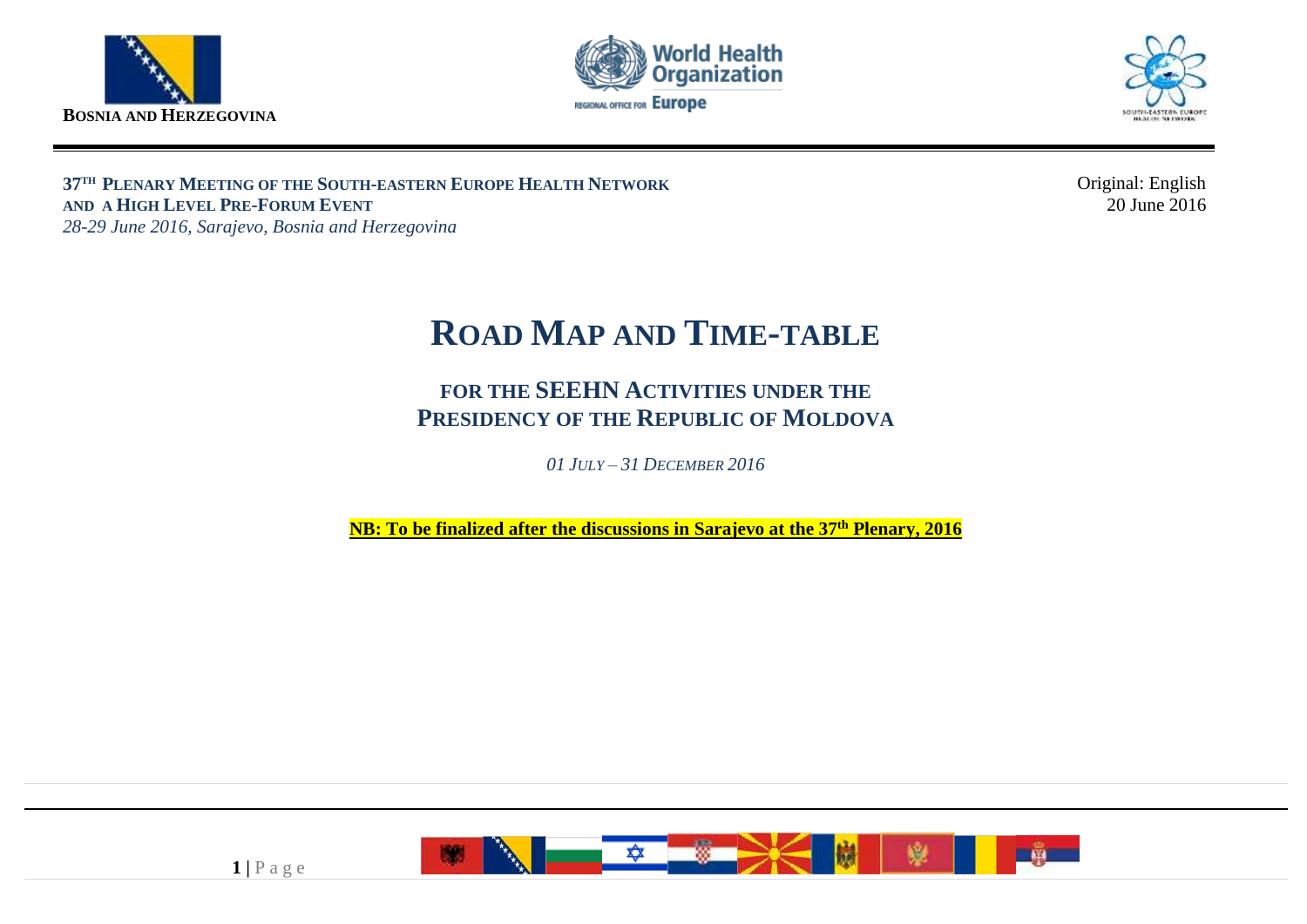| N <sub>o</sub>                                                               | <b>Milestone/Task</b>                                                                                                                                                   | <b>Responsible</b>                                              | <b>Deadline</b>     | <b>Note</b>                                      |  |  |  |  |
|------------------------------------------------------------------------------|-------------------------------------------------------------------------------------------------------------------------------------------------------------------------|-----------------------------------------------------------------|---------------------|--------------------------------------------------|--|--|--|--|
| Section 1. Strengthening the Governance structures of the SEE Health Network |                                                                                                                                                                         |                                                                 |                     |                                                  |  |  |  |  |
| 1.                                                                           | <b>Setting up of the SEEHN Secretariat</b>                                                                                                                              |                                                                 |                     |                                                  |  |  |  |  |
| 1.1.                                                                         | Finalizing and closing the Selection process of 2015                                                                                                                    | SEEHN Presidency,<br>Ex com and<br>Secretariat                  | 31 July 2016        |                                                  |  |  |  |  |
| 1.2.                                                                         | Launching a new selection process for the Head of the Secretariat and a<br>new Technical Officer                                                                        | SEEHN Presidency,<br>Ex com and<br>Secretariat                  | 31 July 2016        |                                                  |  |  |  |  |
| 1.3.                                                                         | Supporting the newly recruited staff to settle down in Skopje;                                                                                                          | Acting Director,<br><b>SEEHN Secretariat</b><br>WHO HWO, Skopje | 31 July 2016        | <b>Completed</b>                                 |  |  |  |  |
| 1.4.                                                                         | Collection of pending yearly contributions from the SEEHN Member<br><b>States</b>                                                                                       | <b>SEEHN</b> Presidency,<br>Ex Com and<br>Secretariat           | 31 October 2016     | Non-collected yearly<br>contributions from 6 SEE |  |  |  |  |
| 1.5.                                                                         | Developing and endorsing the SEEHN Yearly Financial report for 2016<br>and the yearly Financial plan for 2017                                                           | <b>SEEHN</b> Presidency,<br>Ex Com and<br>Secretariat           | 31 December<br>2016 |                                                  |  |  |  |  |
| 2.                                                                           | <b>SEEHN Documentation</b>                                                                                                                                              |                                                                 |                     |                                                  |  |  |  |  |
| 2.1.                                                                         | Finalization of the transferring archive from the current to the<br>permanent Secretariat and establishment of the SEEHN virtual<br>archive on the SEEHN intranet space | <b>SEEHN Secretariat</b>                                        | Ongoing             |                                                  |  |  |  |  |
| 3.                                                                           | Setting up the SEEHN documentation centre                                                                                                                               | Secretariat/WHO                                                 |                     |                                                  |  |  |  |  |
| 3.1.                                                                         | Finalizing the SEEHN virtual documentation centre on the<br>SEEHN intranet space                                                                                        | <b>SEEHN Secretariat</b>                                        | Ongoing             |                                                  |  |  |  |  |
| 3.2.                                                                         | Establishment of SEEHN physical documentation centre and<br>archiving/document retrieving system                                                                        | <b>SEEHN</b> Secretariat                                        | Ongoing             |                                                  |  |  |  |  |
| 4.                                                                           | <b>SEE Health Network Executive Committee</b>                                                                                                                           |                                                                 |                     |                                                  |  |  |  |  |
| 4.1.                                                                         | Regular monthly Skype Conferences of the SEEHN Ex Com                                                                                                                   | Chair, SEEHN Ex<br>Com                                          | Ongoing             |                                                  |  |  |  |  |
| 4.2.                                                                         | Decisions of the SEEHN Ex Com on outstanding managerial and legal<br>matters of the Network                                                                             | Chair, SEEHN Ex<br>Com                                          | Ongoing             |                                                  |  |  |  |  |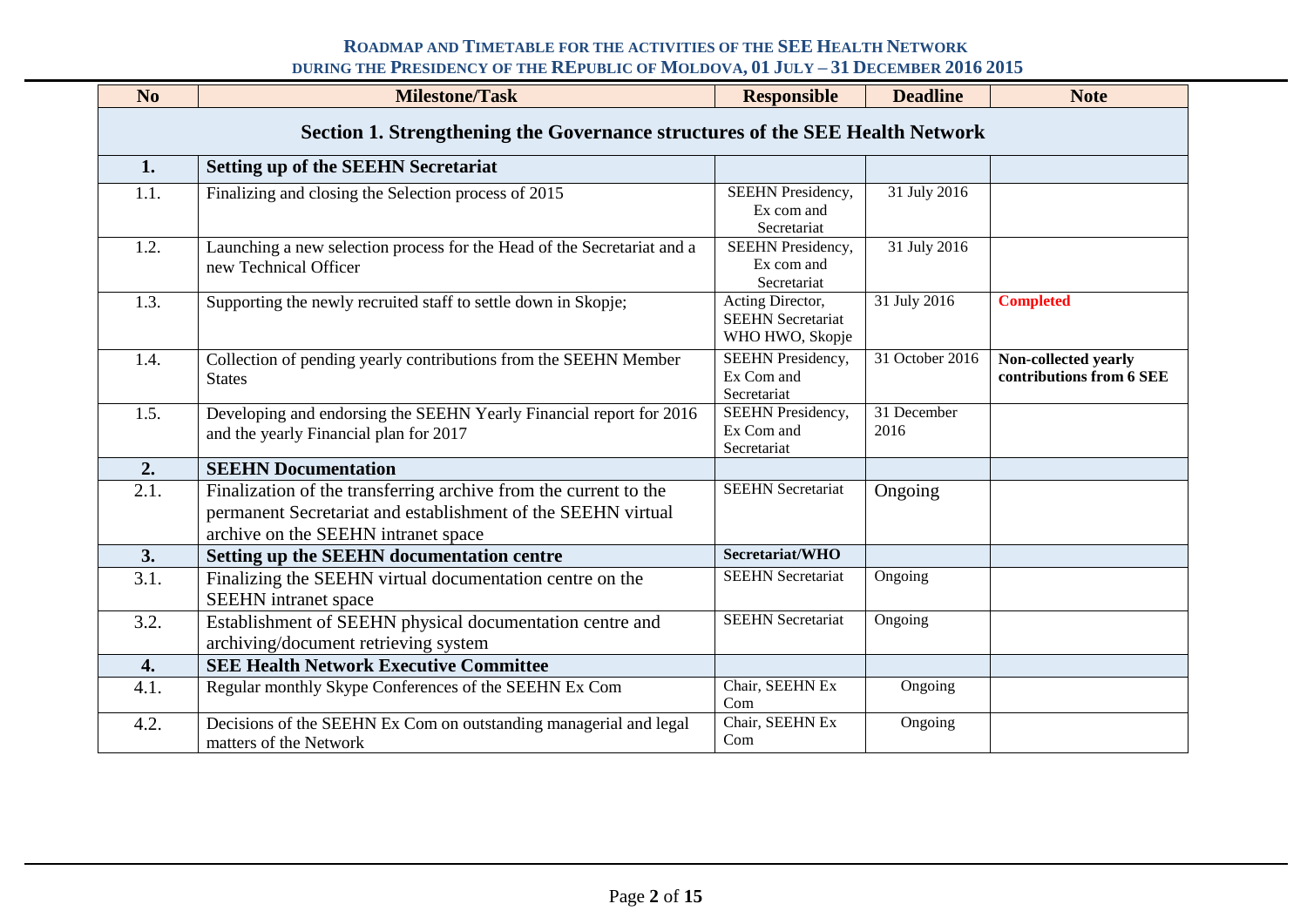| 4.3.   | Permanent liaison between the SEEHN Ex Com and WHO Europe                                                                                                                                                                | Maria Ruseva                                                                 | Ongoing                    |         |
|--------|--------------------------------------------------------------------------------------------------------------------------------------------------------------------------------------------------------------------------|------------------------------------------------------------------------------|----------------------------|---------|
| 4.4.   | Permanent liaison between the SEEHN Ex Com and RCC regarding:<br>Visits to several other Regional Initiatives as planned in<br>Jahorina with RCC Support<br>Participation in the SEE 2020 Strategy Coordination Meetings | Chair, SEEHN Ex<br>Com                                                       | Ongoing                    |         |
| 4.5.   | Permanent liaison between the SEEHN Ex Com and EC TAIEX                                                                                                                                                                  | Dr. Alexandre Berlin                                                         | Ongoing                    |         |
| 4.6.   | Maintenance of the SEEHN Web site and implementing the<br><b>Communication Strategy</b>                                                                                                                                  | <b>Secretariat</b><br><b>NHCs, RHDCs</b>                                     |                            |         |
| 4.6.1. | Continued maintenance of SEEHN web site                                                                                                                                                                                  | <b>SEEHN Secretariat</b><br><b>STUDIORUM</b><br>WHO Europe                   |                            | Ongoing |
| 5.     | Strengthening the capacities and performance of the SEEHN RHDCs                                                                                                                                                          |                                                                              |                            |         |
| 5.1.   | Strengthening the SEEHN RHDC on CDS/SECIDS /Tirana/Albania<br>towards attaining WHO Europe CC status                                                                                                                     | Director and CEO of<br><b>SECIDS</b><br>Chair, SEEHN Ex<br>Com<br>WHO Europe | 30 June 2016               |         |
| 5.2.   | Strengthening the SEEHN RHDC on HRH/Chisinau/MDA towards<br>attaining WHO Europe CC status                                                                                                                               | Director of<br>RHDC/HRH<br>Chair, SEEHN Ex<br>Com<br>WHO Europe              | 30 June 2016               |         |
| 5.3.   | Support to the rest of the SEE RHDC to scale up their work and<br>capacities                                                                                                                                             | Directors of the<br><b>RHDCs</b><br>Chair, SEEHN Ex<br>Com                   | 30J<br>31 December<br>2016 | Ongoing |
| 5.4.   | Developing and introducing new template for the reports of the RHDCs                                                                                                                                                     | Chair, SEEHN Ex<br>Com                                                       | 30 June 2016               | Ongoing |
| 5.5.   | Developing and introducing criteria and methodology for monitoring<br>and evaluation of the work of the SEE RHDCs                                                                                                        | Chair, SEEHN Ex<br>Com                                                       | 30 June 2016               | Ongoing |
| 5.6.   | Collecting RHDCs reports for 2016                                                                                                                                                                                        | Secretariat                                                                  | 30 November<br>2016        |         |
| 5.7.   | Collecting RHDCs outlines of the 2017 Road Maps                                                                                                                                                                          | Secretariat                                                                  | 15 January 2017            |         |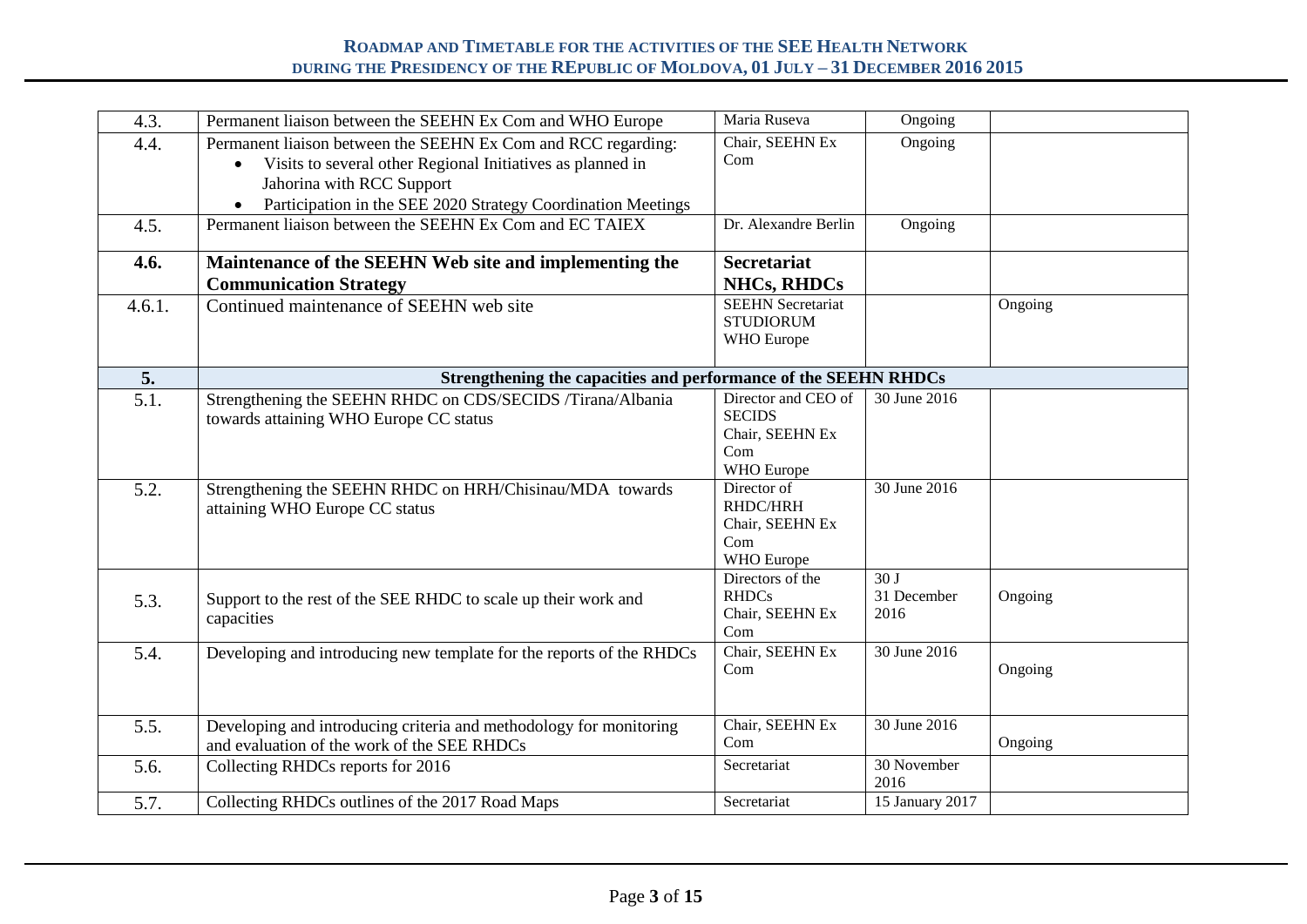| J.O. | Preparing and submitting the annual Report from RHDCs for 2016   | Secretariat | 30 November<br>2016 |
|------|------------------------------------------------------------------|-------------|---------------------|
| J.J. | Preparing and submitting the annual Work Plan from RHDC for 2017 | Secretariat | 30 January 2017     |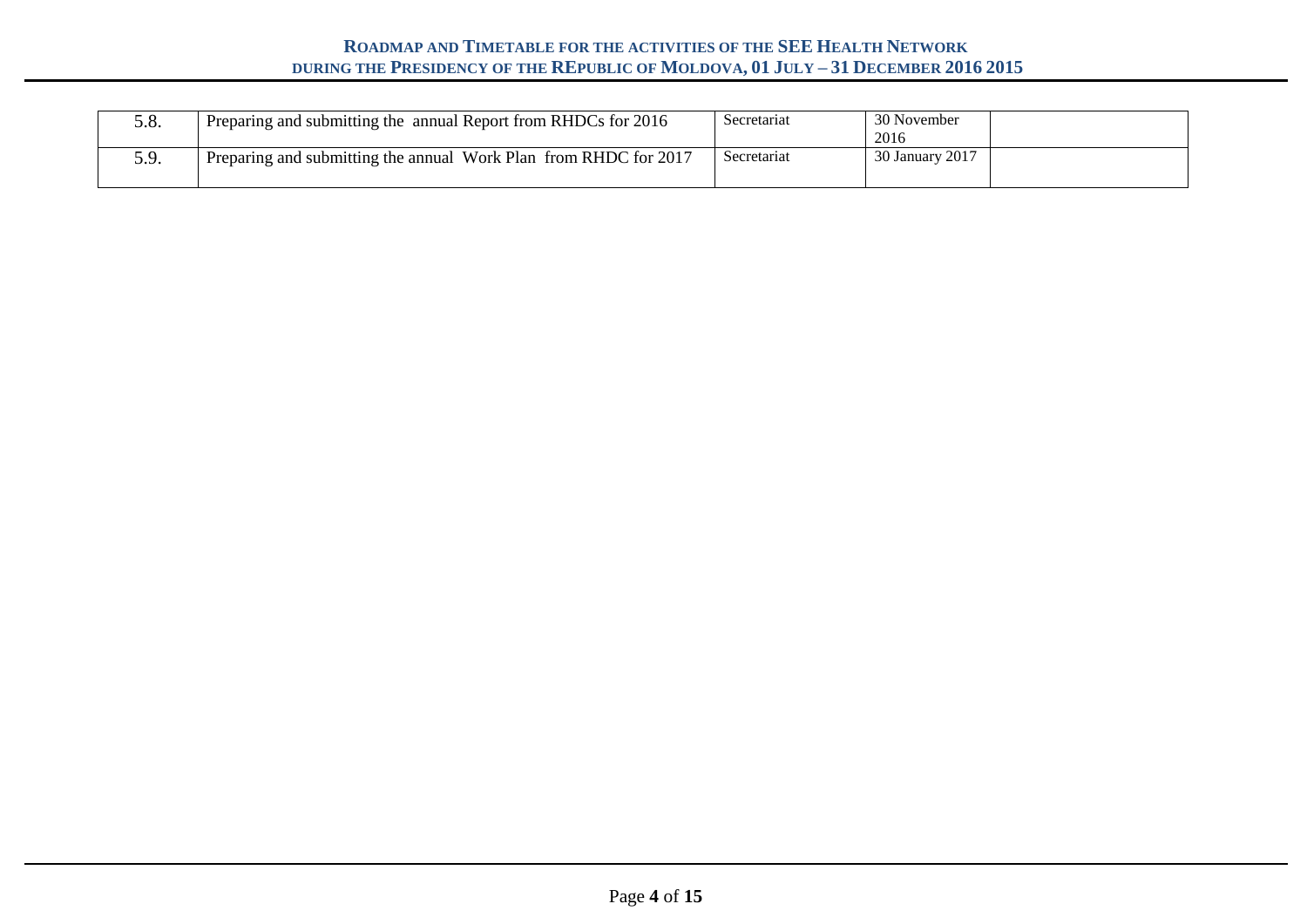| N <sub>0</sub> | <b>Milestone/Task</b>                                                                                                                                                                                    | <b>Responsible</b>                                                     | <b>Deadline</b>                     | <b>Note</b> |  |  |  |  |
|----------------|----------------------------------------------------------------------------------------------------------------------------------------------------------------------------------------------------------|------------------------------------------------------------------------|-------------------------------------|-------------|--|--|--|--|
|                | SECTION 2. SEEHN ACTIVITIES AT POLITICAL LEVEL                                                                                                                                                           |                                                                        |                                     |             |  |  |  |  |
| 8.1.           | Pre-Forum meeting of the Senior representatives of the SEEHN<br>countries to be held in conjunction with the $38th$ Plenary of the<br><b>SEEHN</b>                                                       | Presidency, Ex Com and<br>Secretariat<br><b>WHO</b> Europe             | 02<br>November<br>2016              |             |  |  |  |  |
| 8.2.           | 38 <sup>th h</sup> Plenary of the SEEHN, Chisinau, MDA (back-to-back to the<br><b>Ad-hoc Ministerial</b> )<br>The satellite activities may include:                                                      | Presidency, Ex Com and<br>Secretariat                                  | $\overline{02}$<br>November<br>2016 |             |  |  |  |  |
|                | 8.3. FOURTH SEE HEALTH MINISTERIAL FORUM, 03-04 NOVEMBER 2016, CHISINAU, THE REPUBLIC OF MOLDOVA                                                                                                         |                                                                        |                                     |             |  |  |  |  |
| 8.3.1.         | Finalizing all logistics preparations                                                                                                                                                                    | <b>MDA</b> Presidency<br><b>WHO</b> Europe<br><b>SEEHN</b> Secretariat | 30 October<br>2016                  |             |  |  |  |  |
| 8.3.2.         | Communication strategy and PR materials                                                                                                                                                                  | <b>MDA</b> Presidency<br>WHO Europe<br><b>SEEHN</b> Secretariat        | 30 July 2016<br>and onwards         |             |  |  |  |  |
| 8.3.4.         | Exhibition                                                                                                                                                                                               | <b>MDA</b> Presidency<br>WHO Europe<br><b>SEEHN</b> Secretariat        | 30 July 2016<br>and onwards         |             |  |  |  |  |
| 8.3.5.         | Key-note Speaker from the UN on SDGs 2030                                                                                                                                                                | <b>MDA</b> Presidency<br><b>WHO</b> Europe<br><b>SEEHN</b> Secretariat | 30 July 2016<br>and onwards         |             |  |  |  |  |
| 8.3.6.         | Finalizing the preparatory process towards the $4th$ Forum in 2016,<br>including:<br>•Inviting partners as co-organizers<br>•Signing MoU with the co-organizers<br>•Signing MoU with the hosting country | <b>MDA</b> Presidency<br><b>SEEHN</b> Secretariat                      | 30 October<br>2016                  |             |  |  |  |  |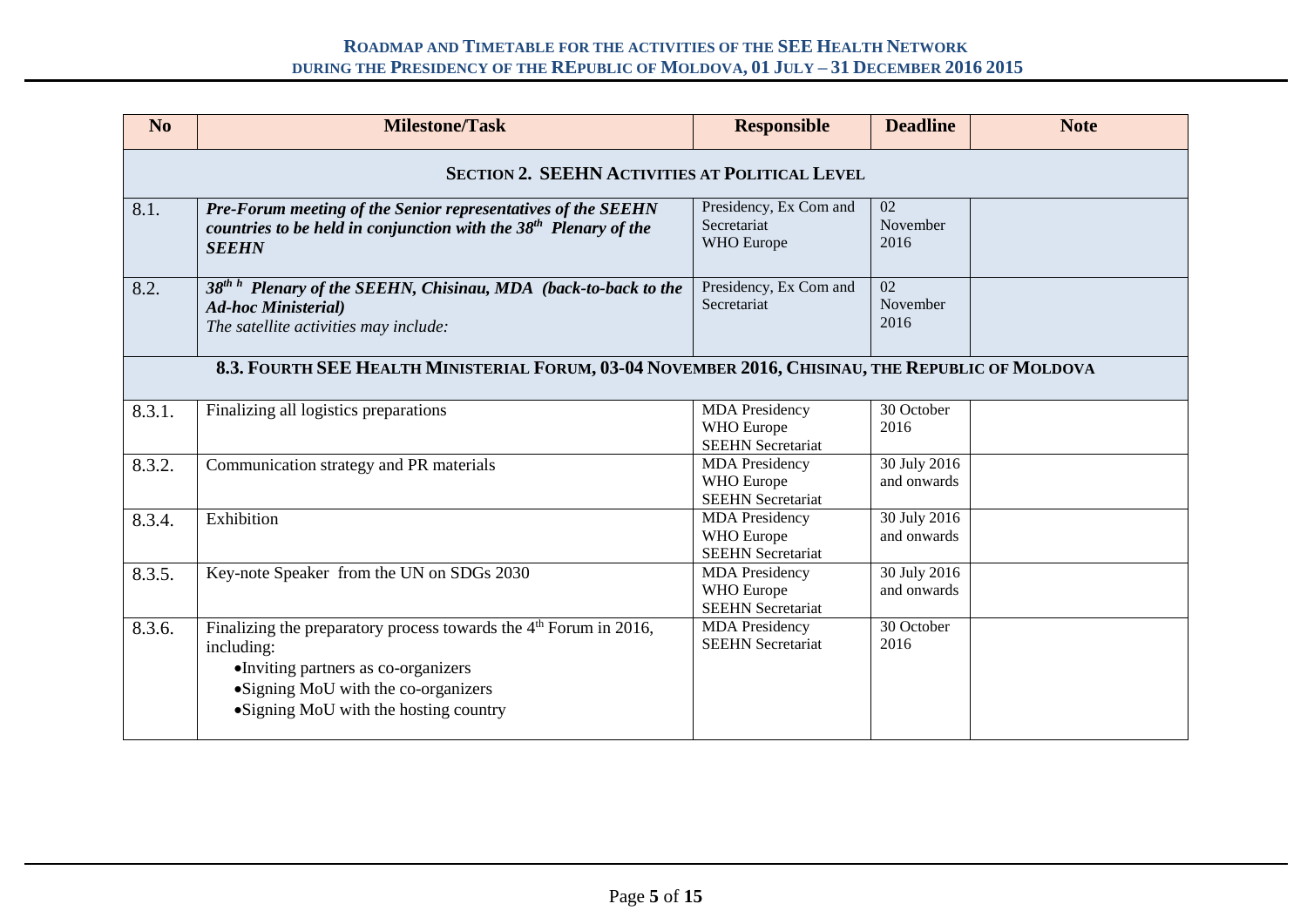| N <sub>o</sub> | <b>Milestone/Task</b>                                                                                                                                                                                                                                                                                                | <b>Responsible</b>                                                                            | <b>Deadline</b>                   | <b>Note</b>                                                 |
|----------------|----------------------------------------------------------------------------------------------------------------------------------------------------------------------------------------------------------------------------------------------------------------------------------------------------------------------|-----------------------------------------------------------------------------------------------|-----------------------------------|-------------------------------------------------------------|
| 8.3.7.         | The WG, be set up to work on the preparation of the Forth<br>Health Ministers Forum in November 2016, to finalise the<br>"Framework for developing A SEE Health Strategy 2030" in<br>line with the UN SDGs 2020 for the Fourth Forum                                                                                 | Presidency/Secretariat/Ex<br>Com/MDA                                                          | 30 January<br>2016 and<br>ongoing | Based on discussions and<br>decision in Sarajevo, June 2016 |
| 8.3.8.         | Finalization of the Addendum to the (or entirely new) SEEHN<br>Memorandum of Understanding (MoU) of 2008 with SOPs                                                                                                                                                                                                   | Secretariat/Ex<br>Com/International<br>Lawyer                                                 | $\overline{30}$ June<br>2016      | Based on discussions and<br>decision in Sarajevo, June 2016 |
| 8.3.9.         | Revision of the Rules and Procedures of the SEE Health<br><b>Network</b>                                                                                                                                                                                                                                             | Secretariat/Ex Com/<br><b>International Lawyer</b>                                            | 30 June<br>2016                   | Based on discussions and<br>decision in Sarajevo, June 2016 |
| 8.3.10.        | Finalizing the development and multi-governmental consultation<br>process on the Outcome documents for the forum to be signed, e.g.:<br>Outcome documents for the forum:<br>•The Chisinau Pledge                                                                                                                     | <b>MDA</b> Presidency<br><b>SEEHN NHCs</b><br><b>SEEHN Ex Com</b><br><b>SEEHN</b> Secretariat | 30 October<br>2016                |                                                             |
| 8.3.11.        | Finalizing the development of the background documents for<br>the $4th$ Forum in 2016<br>Report on the SEEHN Regional Collaboration;<br>Report on Investment for Health in the SEE;<br>Report on the Cross-border Public Health and<br>$\bullet$<br>Emergency Preparedness and Control Platform in the<br>SEE region | Presidency, Ex Com and<br>Secretariat<br>WHO Europe<br>MoH of MDA                             | 30<br>September<br>2016           |                                                             |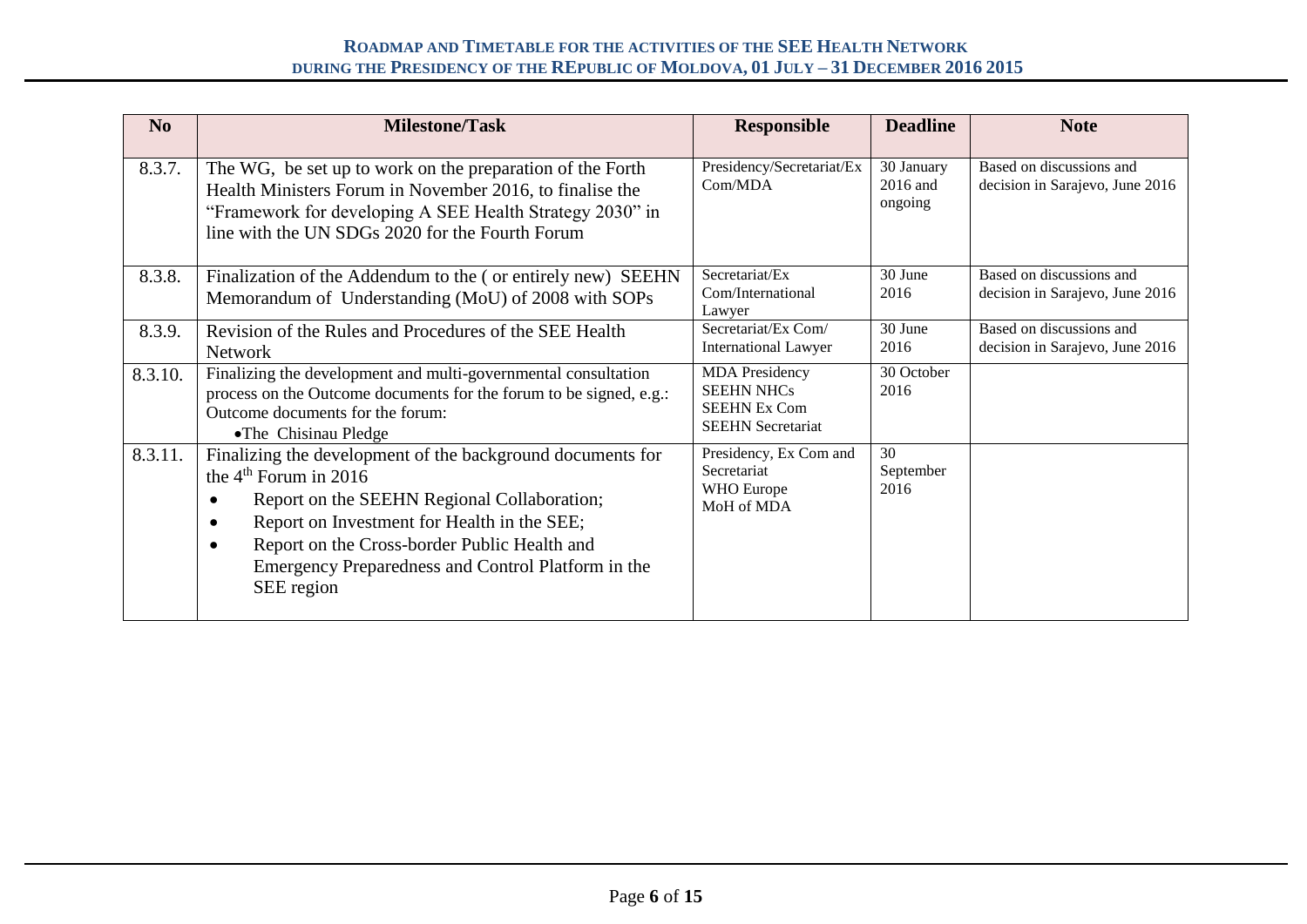| N <sub>o</sub> | <b>Milestone/Task</b>                                                                 | <b>Responsible</b>                                            | <b>Deadline</b>        | <b>Note</b>                                                                                      |
|----------------|---------------------------------------------------------------------------------------|---------------------------------------------------------------|------------------------|--------------------------------------------------------------------------------------------------|
|                | <b>SEEHN Presidency Joint Statements</b>                                              | <b>SEEHN Presidency</b><br><b>SEEHN Ex Com</b><br><b>NHCs</b> | Ongoing                | Secretariat and WHO Europe,<br>RHDC to provide list of important<br>international events in 2016 |
| 12.            | Setting up the BUL Road map for the Presidency, January –<br><b>June 2017</b>         |                                                               |                        | To be discussed at the 37 <sup>th</sup><br><b>SEEHN Plenary November</b><br>2015                 |
| 12.1.          | Preparing the First draft of Road Map for the BUL Presidency                          | Secretariat/Ex Com/<br>MoH of BIH                             | 30<br>November<br>2016 |                                                                                                  |
| 12.2.          | Exchanging with the Presidencies and Ex Com by<br>correspondence                      | Secretariat                                                   | Ongoing                |                                                                                                  |
| 12.3.          | Submitting to the NHCs for consultation by correspondence /<br>collecting approvals   | Secretariat/Ex<br>Com/Presidency                              | 15<br>November<br>2016 |                                                                                                  |
| 12.4.          | Setting up Calendar of events for the Presidency/collecting data<br>by correspondence | Secretariat                                                   | 15 January<br>2017     |                                                                                                  |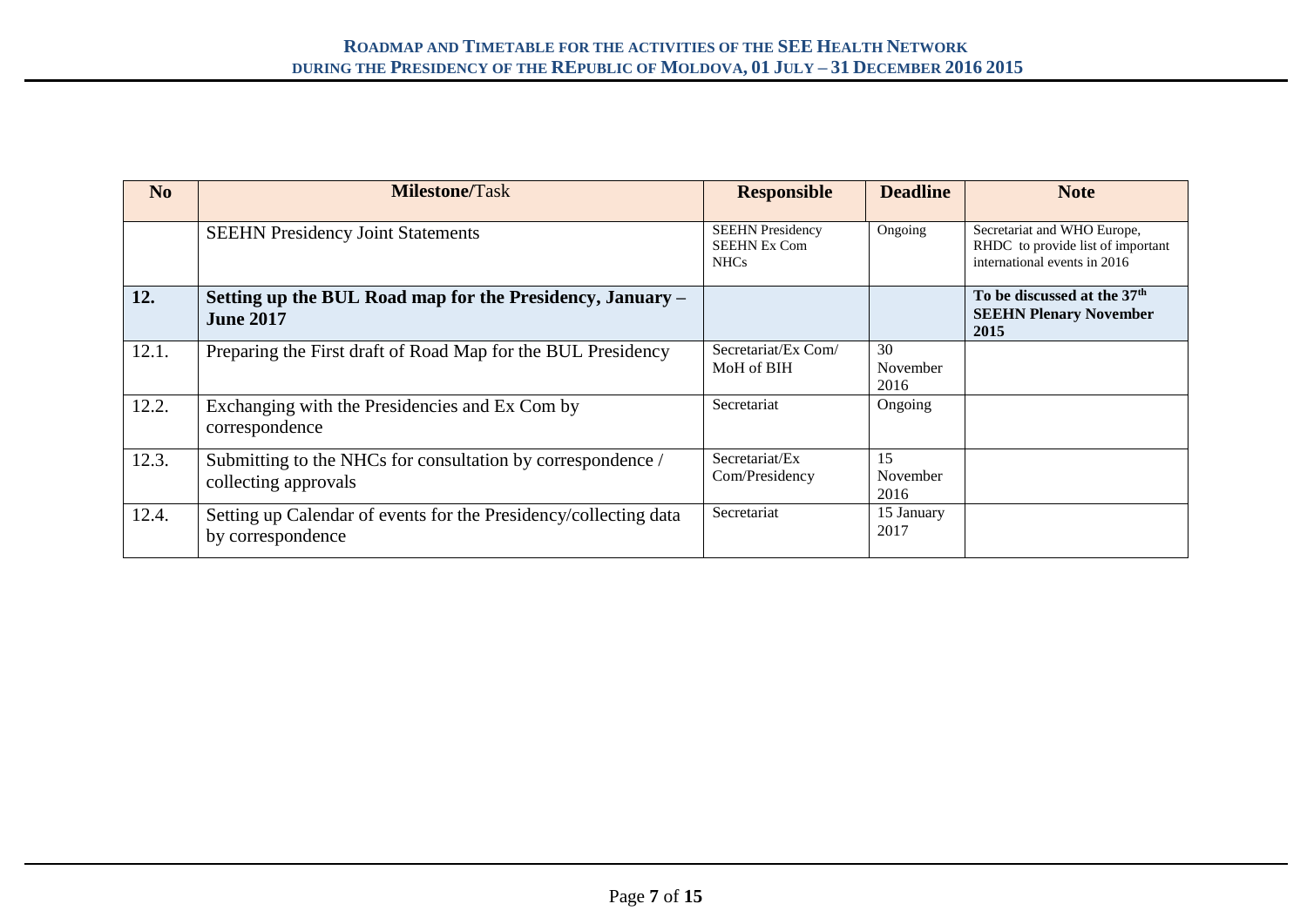| No    | <b>Milestone/Task</b>                                                                                                                                                                | <b>Responsible</b>                                         | <b>Deadline</b>                   | <b>Note</b>                                          |  |  |  |  |  |
|-------|--------------------------------------------------------------------------------------------------------------------------------------------------------------------------------------|------------------------------------------------------------|-----------------------------------|------------------------------------------------------|--|--|--|--|--|
|       | <b>SECTION 3. SEE HEALTH NETWORK TECHNICAL ACTIVITIES</b>                                                                                                                            |                                                            |                                   |                                                      |  |  |  |  |  |
| 13.   | <b>ACTIVITIES WITH THE FOUNDING PARTNER, WHO EUROPE IN 2015</b>                                                                                                                      |                                                            |                                   |                                                      |  |  |  |  |  |
| 13.1. | WHO Europe<br>Further support to the SEEHN Secretariat (debriefing and coaching)<br>Ongoing                                                                                          |                                                            |                                   |                                                      |  |  |  |  |  |
| 13.2. | Strengthening management capacities of the RHDCs                                                                                                                                     | Ex Com/Presidency/<br>RCC/Secretariat<br>WHO Europe        | Ongoing                           |                                                      |  |  |  |  |  |
| 13.3. | Finalization and publication of the three feasibility studies of 2016                                                                                                                | Ex Com/Presidency/<br>RCC/Secretariat<br>WHO Europe        | Ongoing                           |                                                      |  |  |  |  |  |
| 13.4. | Technical advice to the SEEHN for the development of the SEEHN<br>2025 Health Strategy after the SEEHN 4 <sup>th</sup> Ministerial Forum in 2016 in<br>Chisinau, Republic of Moldova | WHO Europe                                                 | Ongoing                           |                                                      |  |  |  |  |  |
| 13.5. | Identify joint regional priorities and prepare a joint working plan for the<br>next five years                                                                                       | Secretariat/Ex Com/<br>Presidency, RHDCs<br>WHO Europe     | Ongoing                           |                                                      |  |  |  |  |  |
| 13.6. | Working group to develop a paper of importance of regional networks<br>working together with WHO to improve regional security and<br>development                                     | Secretariat/Ex Com/<br>Presidency, RHDCs<br><b>WHO</b>     | Ongoing                           |                                                      |  |  |  |  |  |
| 13.7. | Joint SEEHN / WHO Europe Multicountry Workshop on launching a<br>SEEHN sub-network of the national health information institutions,<br>Tirana, Albania                               | <b>BIH</b> Presidency<br><b>SEEHN Ex Com</b><br>WHO Europe | <br>$2016$ (date<br>(tbc          | To be checked with Claudia<br>Stein                  |  |  |  |  |  |
| 13.8. | Multicountry Training on HR for PHS                                                                                                                                                  | <b>MDA</b> Presidency<br><b>SEEHN Ex Com</b><br>WHO Europe | September<br>2016<br>(dates tbc.) | To be checked with Hans<br>Kluge and Elke Jakubowski |  |  |  |  |  |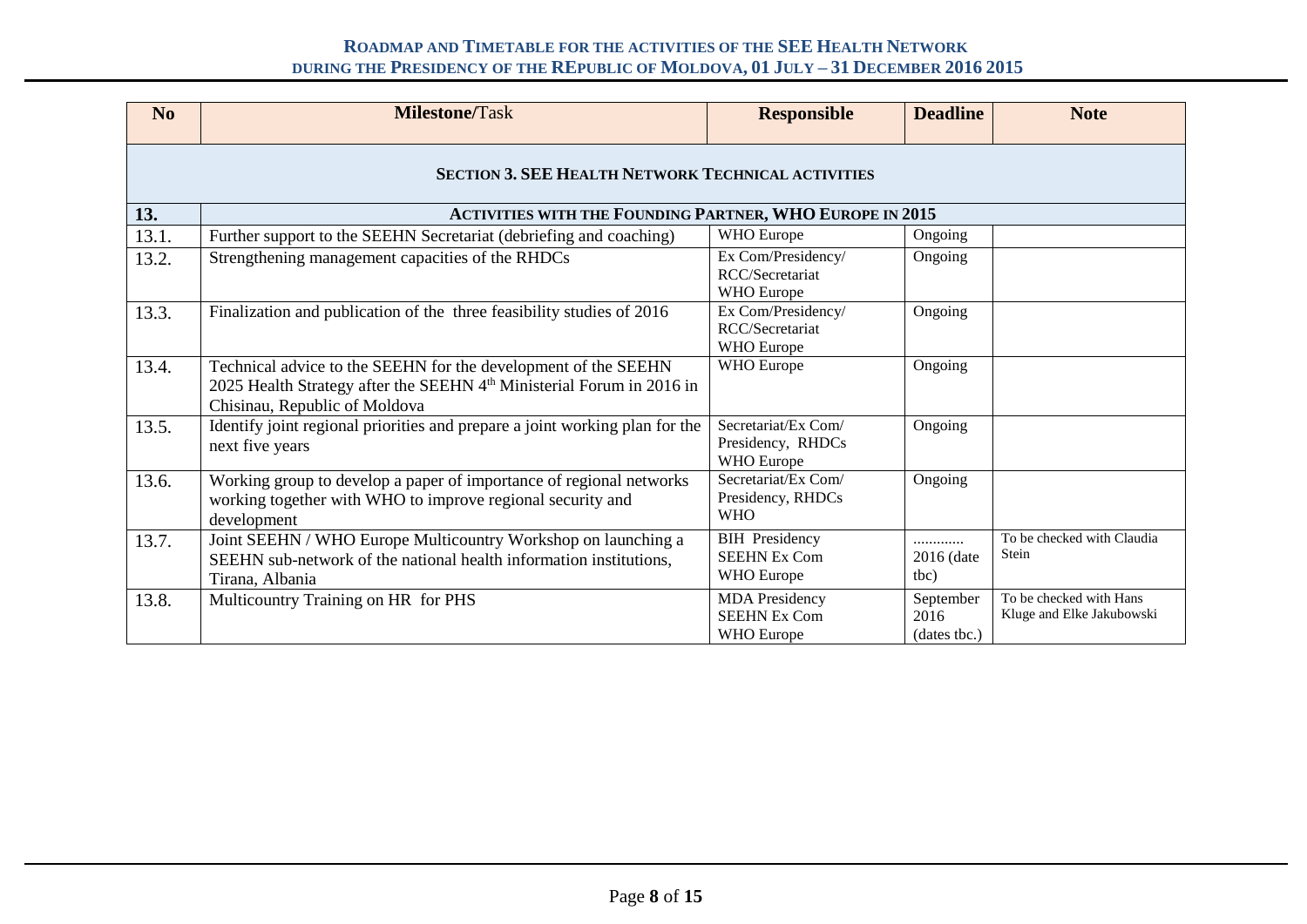| N <sub>o</sub> | <b>Milestone/Task</b>                                                                                                                                                                                                                                                            | <b>Responsible</b>                                                          | <b>Deadline</b>      | <b>Note</b>                                                                                                                                           |
|----------------|----------------------------------------------------------------------------------------------------------------------------------------------------------------------------------------------------------------------------------------------------------------------------------|-----------------------------------------------------------------------------|----------------------|-------------------------------------------------------------------------------------------------------------------------------------------------------|
| 14.            | <b>Activities with the Regional Cooperation Council (RCC)</b>                                                                                                                                                                                                                    |                                                                             |                      |                                                                                                                                                       |
| 14.1.          | SEEHN to fully contribute to the implementation and participate in the<br>regular coordination meetings of the SEE 2020 strategy.                                                                                                                                                | <b>SEEHN Presidency</b><br>Secretariat/Ex Com<br><b>RCC</b>                 | ongoing              |                                                                                                                                                       |
| 14.2.          | Implementation of the Work plan and the SEEHN participation in the<br>SEE 2020 Strategy implementation process                                                                                                                                                                   | <b>SEEHN Presidency</b><br>Secretariat/Ex Com<br><b>RCC</b>                 | ongoing              |                                                                                                                                                       |
| 14.3.          | finalizing the two feasibility studies, to be funded by the RCC on:<br>Investment for health<br>(i)<br>Cross-border PH legislation<br>(ii)                                                                                                                                       | <b>SEEHN Presidency</b><br>Secretariat/Ex Com<br><b>RCC</b>                 | 31 December<br>2016  | A working group with<br>experts from the Region to<br>elaborate the position paper<br>on the methodology and carry<br>out the two feasibility studies |
| 14.4.          | Develop draft projects under the Health programming for implementing<br>the SEE 2020 Strategy for fundraising with RCC support                                                                                                                                                   | <b>SEEHN</b> Presidency<br>Secretariat/Ex Com<br>RCC, SEEHN<br><b>RHDCs</b> | Mid-December<br>2016 |                                                                                                                                                       |
| 14.5.          | Establish a Permanent SEEHN WG on Monitoring and Evaluation;<br>ToR to be defined                                                                                                                                                                                                | <b>SEEHN Presidency</b><br>Secretariat/Ex Com<br><b>RCC</b>                 | Mid-December<br>2016 |                                                                                                                                                       |
| 14.6.          | NHC & MoHs to liaise with National SEE 2020 Coordinators (to be<br>nominated) at MoEcc and NIPACs in order Health to be represented in<br>National 2020 AP – further funding EC IPA 2 2015 not to be missed                                                                      | <b>SEE NHCs</b>                                                             | ongoing              |                                                                                                                                                       |
| 14.7.          | Establish and enhance cooperation with other regional initiatives in the<br>framework of SEE 2020. Potential cooperation with the other Regional<br>Initiatives on developing cross-sectorial Flagship Initiatives (CEFTA;<br>ERISEE; IGWG; NALAS; RCC TFCS; SWG; ReSPA; SELECT) | <b>SEEHN Presidency</b><br>Secretariat/Ex Com<br><b>RCC</b>                 | ongoing              |                                                                                                                                                       |
| 14.8.          | Organize and conduct visits of SEEHN ExCom Chair and Secretariat<br>Director to the other Regional Initiatives of interest for the Health<br>Dimension of the SEE 2020 Strategy                                                                                                  | <b>SEEHN Presidency</b><br>Secretariat/Ex Com<br><b>RCC</b>                 | ongoing              |                                                                                                                                                       |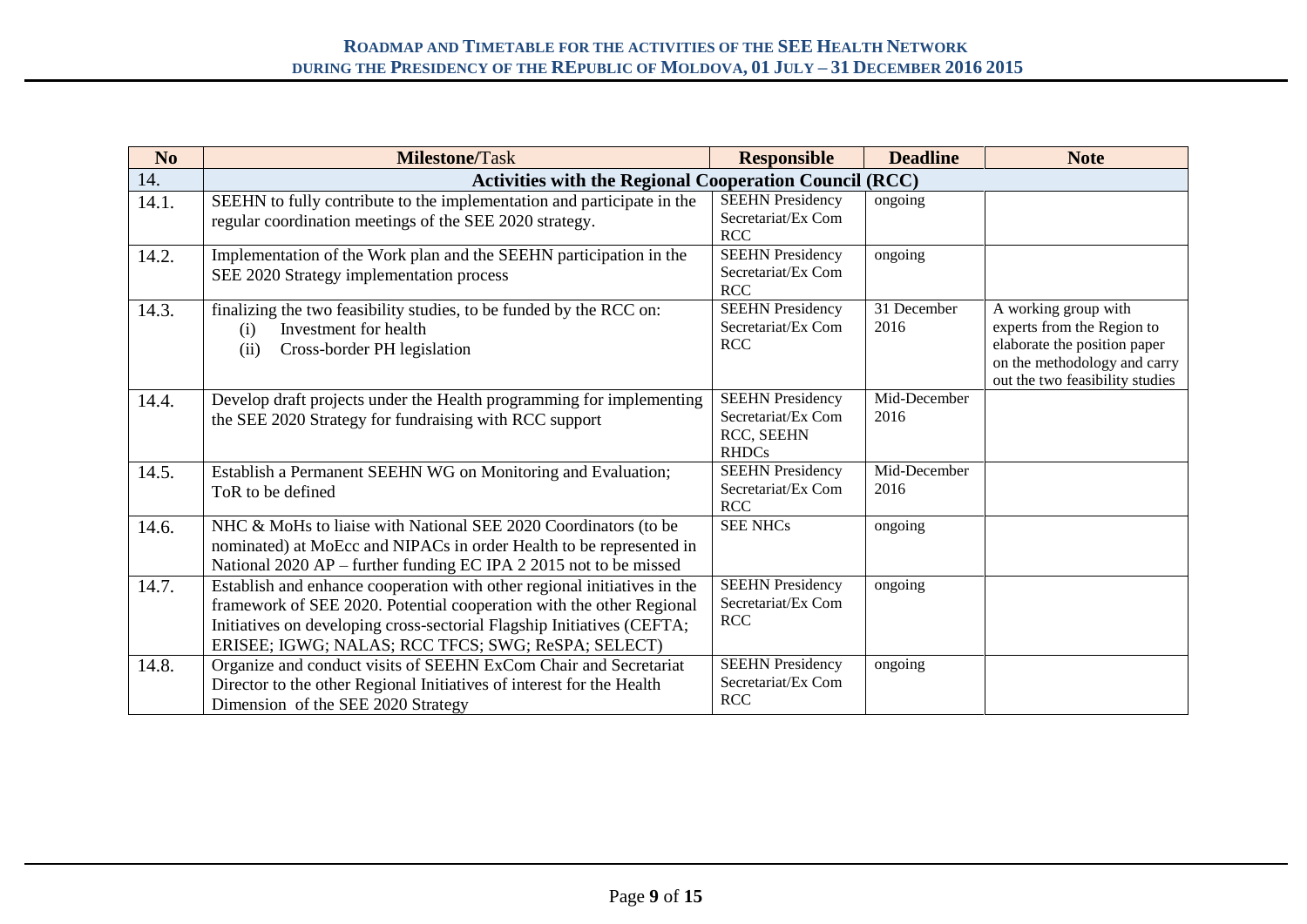| No                | <b>Milestone/Task</b>                                                                                                                                             | <b>Responsible</b>                                                                  | <b>Deadline</b>               | <b>Note</b>                                                |
|-------------------|-------------------------------------------------------------------------------------------------------------------------------------------------------------------|-------------------------------------------------------------------------------------|-------------------------------|------------------------------------------------------------|
| $\overline{15}$ . | <b>EC TAIEX support to the SEEHN</b>                                                                                                                              |                                                                                     |                               |                                                            |
| 15.1.             | Apply and implement the remaining 4 EC TAIEX Multicountry<br>Regional Workshops that are pending from the approved<br>programme in 2014-2014 (see item 16. Below) | Secretariat/ExeCom<br>/Directors/RHDCs                                              | 31 December<br>2016           |                                                            |
| 15.2.             | Developing a commonly agreed corporate SEEHN list of 10<br>proposals (workshops, study visits and expert missions) for<br>TAIEX funding in 2016 - 2017            | Secretariat/ExeCom<br>/Directors/RHDCs                                              | 30 November<br>2016           |                                                            |
| 15.3.             | Approved TAIEX events for 2016 - 2017                                                                                                                             | MoH and RHDCs<br>involved                                                           | 30 November<br>2016           |                                                            |
| 16.               | Conducting the EC TAIEX events accepted for 2014-2016                                                                                                             |                                                                                     |                               |                                                            |
| 16.1.             | EC TAIEX Multicountry Workshop on Working Conditions of<br>Nurses, Chisinau, Republic of Moldova                                                                  | Presidency<br>RHDC/HRH/MDA<br>Secretariat<br>Ex Com<br>WHO Europe<br><b>SEENOCH</b> | 2016 (as<br>possible dates)   | To be developed and send to<br>TAIEX, previously approved; |
| 16.2.             | EC TAIEX Multicountry Workshop on MNH and human rights of<br>people with mental health problems, Sarajevo, BIH                                                    | Presidency<br><b>SEEHN</b><br>RHDC/MNH/BIH<br>Secretariat, Ex Com<br>WHO Europe     | $2016$ (as<br>possible dates) | To be developed and send to<br>TAIEX, previously approved; |
| 16.3.             | EC TAIEX Multicountry Workshop on Nursing and NCD<br>Prevention and Control together with ISR                                                                     | Presidency<br><b>SEEHN</b><br>RHDC/MNH/BIH<br>Secretariat, Ex Com<br>WHO Europe     | 2016 (as<br>possible dates)   | To be developed and send to<br>TAIEX, previously approved; |
| 16.4.             | EC TAIEX Multicountry Workshop on Organ Donation and<br>Transplantation, Podgorica, MNE together with CRO                                                         | Presidency<br><b>SEEHN RHDC/MNE</b><br>Secretariat, Ex Com<br>WHO Europe            | 2016 (as<br>possible dates)   | To be developed and send to<br>TAIEX, previously approved; |
| 16.4.1.           | Develop workplan for the collaboration in 2016                                                                                                                    | <b>SEEHN Presidency</b><br>Secretariat/Ex<br>Com/                                   | 30 January 2016               |                                                            |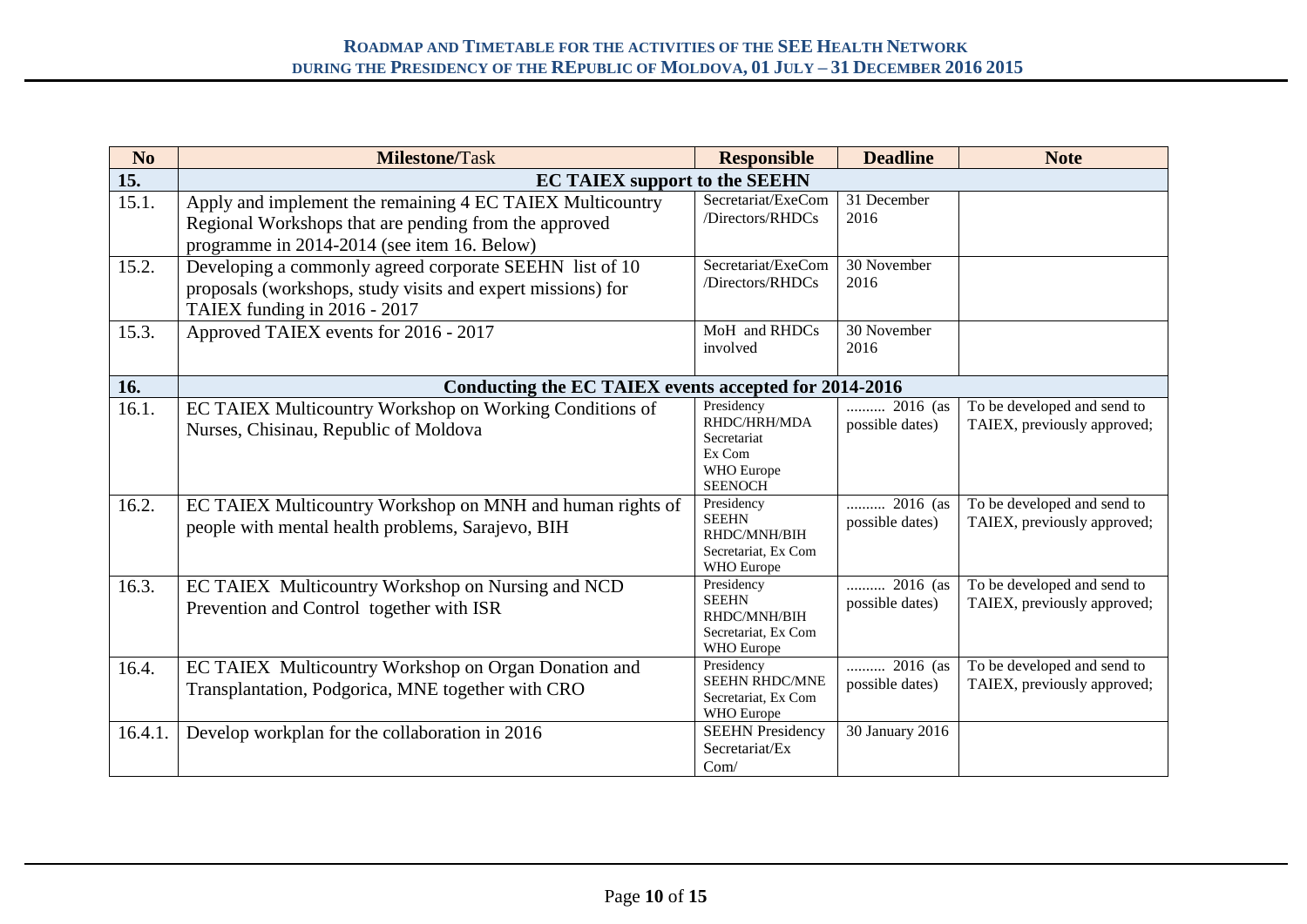| N <sub>0</sub>                                                                               | <b>Milestone/Task</b>                                                                        | <b>Responsible</b>                             | <b>Deadline</b>        | <b>Note</b> |  |  |
|----------------------------------------------------------------------------------------------|----------------------------------------------------------------------------------------------|------------------------------------------------|------------------------|-------------|--|--|
| <b>SECTION 4. SEEHN PARTNERSHIPS</b><br><b>SEEHN ACTIVITIES WITH ITS INDIVIDUAL PARTNERS</b> |                                                                                              |                                                |                        |             |  |  |
|                                                                                              |                                                                                              |                                                |                        |             |  |  |
| 17.1.                                                                                        | <b>SEEHN and EUROHEALTHNET cooperation for 2017</b>                                          |                                                |                        |             |  |  |
| 17.1.1.                                                                                      | Develop work plan for the collaboration in 2017-2018                                         | <b>SEEHN Presidency</b><br>Secretariat/Ex Com/ | 30<br>November<br>2016 |             |  |  |
| 17.2.                                                                                        | <b>SEEHN</b> and European Health Forum Gastein cooperation<br>for 2017                       |                                                |                        |             |  |  |
| 17.2.1.                                                                                      | Develop work plan for the collaboration in 2017-2018                                         | <b>SEEHN Presidency</b><br>Secretariat/Ex Com/ | 30<br>November<br>2016 |             |  |  |
| 17.3                                                                                         | <b>SEEHN</b> and HPH cooperation for 2017                                                    |                                                |                        |             |  |  |
| 17.3.1.                                                                                      | Develop work plan for the collaboration in 2017-2018                                         | <b>SEEHN Presidency</b><br>Secretariat/Ex Com/ | 30<br>November<br>2016 |             |  |  |
| 17.3.2.                                                                                      | Create and use a M&E mechanism for the common<br>activities/projects proposed or implemented | <b>SEEHN Presidency</b><br>Secretariat/Ex Com/ | 30 January<br>2016     |             |  |  |
| 17.3.3.                                                                                      | Application to host HPH conference 2017                                                      |                                                | 30 January<br>2016     |             |  |  |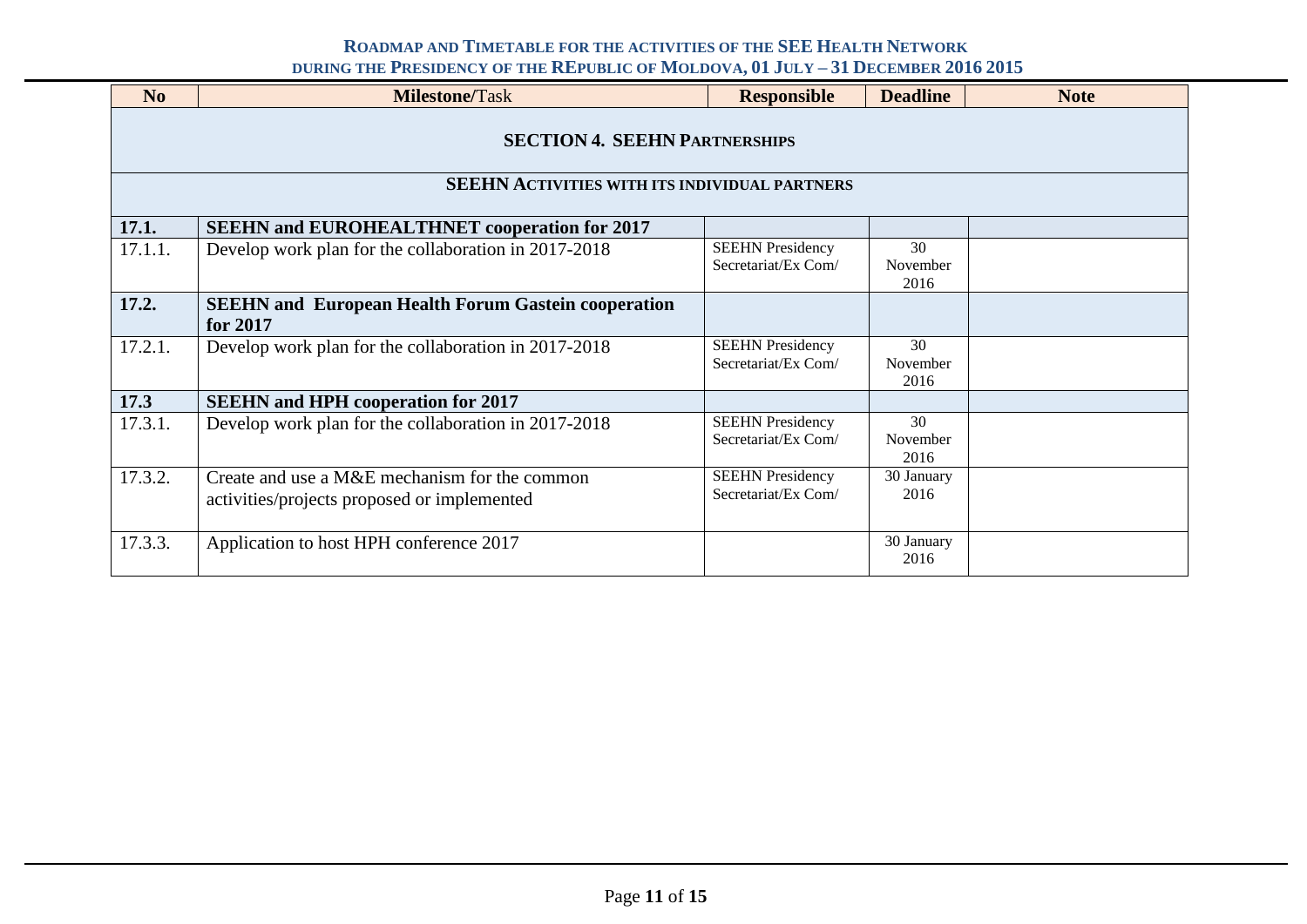| N <sub>0</sub> | <b>Milestone/Task</b>                               | <b>Responsible</b>      | <b>Deadline</b> | <b>Note</b> |
|----------------|-----------------------------------------------------|-------------------------|-----------------|-------------|
| 17.6.          | <b>SEEHN</b> and UNFPA cooperation for 2017         | <b>SEEHN Presidency</b> |                 |             |
|                |                                                     | Secretariat/Ex Com      |                 |             |
| 17.6.1.        | Develop workplan for the collaboration in 2017-2018 | <b>SEEHN Presidency</b> |                 |             |
|                |                                                     | Secretariat/Ex Com/     |                 |             |
|                |                                                     |                         |                 |             |
| 17.7.          | <b>SEEHN and UN European Centre for Peace and</b>   | <b>SEEHN Presidency</b> |                 |             |
|                | Development (ECPD) cooperation for 2017             | Secretariat/Ex Com/     |                 |             |
| 17.7.1.        | Develop workplan for the collaboration in 2017-2018 | <b>SEEHN Presidency</b> | 30 January      |             |
|                |                                                     | Secretariat/Ex Com/     | 2016            |             |
| 17.9.          | <b>SEEHN</b> and Project HOPE cooperation for 2017  |                         |                 |             |
| 17.9.1.        | Develop workplan for the collaboration in 2017-2018 | <b>SEEHN Presidency</b> | 30 January      |             |
|                |                                                     | Secretariat/Ex Com/     | 2016            |             |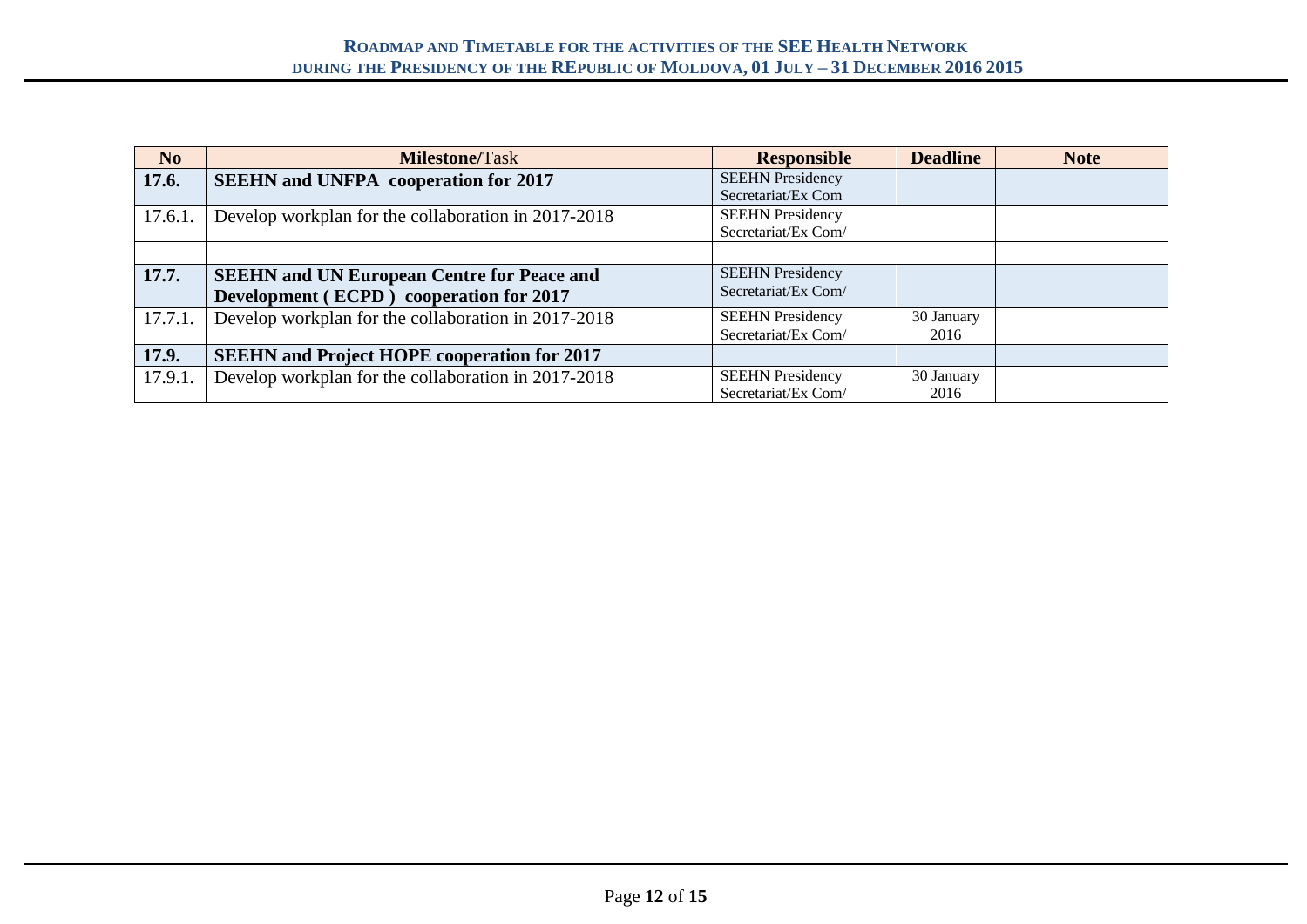| No      | <b>Milestone/Task</b>                                                                                                                                                                                          | <b>Responsible</b>                                                            | <b>Deadline</b>    | <b>Note</b> |
|---------|----------------------------------------------------------------------------------------------------------------------------------------------------------------------------------------------------------------|-------------------------------------------------------------------------------|--------------------|-------------|
| 17.11   | <b>SEEHN</b> and IoM cooperation for 2017                                                                                                                                                                      |                                                                               |                    |             |
| 17.11.1 |                                                                                                                                                                                                                |                                                                               |                    |             |
| 17.11.2 | Identify joint regional priorities and prepare a joint working plan for the<br>next five years                                                                                                                 | Secretariat/ExeCom/<br>Presidency<br><b>IOM</b><br><b>RHDCs</b>               |                    |             |
| 17.11.3 | Establish the working group to prepare a proposal on the evaluation of<br>the impact of migration on public health care system of SEE countries                                                                | Secretariat/ExeCom/<br>Presidency<br><b>IOM</b><br><b>WHO</b><br><b>RHDCs</b> | 31 March 2016      |             |
| 17.12.  | <b>SEEHN and STUDIORUM cooperation for 2017</b>                                                                                                                                                                |                                                                               |                    |             |
| 17.12.1 |                                                                                                                                                                                                                |                                                                               |                    |             |
| 17.12.2 | Technical and professional support to the SEEHN research activities<br>and capacity building                                                                                                                   | ExeCom/Presiden<br>cy/Secretariat<br>Studiorum                                | ongoing            |             |
| 17.13   | <b>SEEHN</b> and ECDC and other cooperation for 2017                                                                                                                                                           |                                                                               |                    |             |
| 17.13.1 | Explore possibilities of cooperation with ECDC and start discussions<br>to establish a working group to identify joint regional priorities                                                                     | Secretariat/ExeCom/<br>Presidency<br><b>ECDC</b><br><b>RHDCs</b>              | 30 January<br>2016 |             |
| 17.13.2 | Identify joint regional priorities and prepare a joint working plan for the<br>next five years as well as provide technical and professional support to<br>the SEEHN research activities and capacity building | Secretariat/ExeCom/<br>Presidency<br><b>ECDC</b><br><b>RHDCs</b>              |                    |             |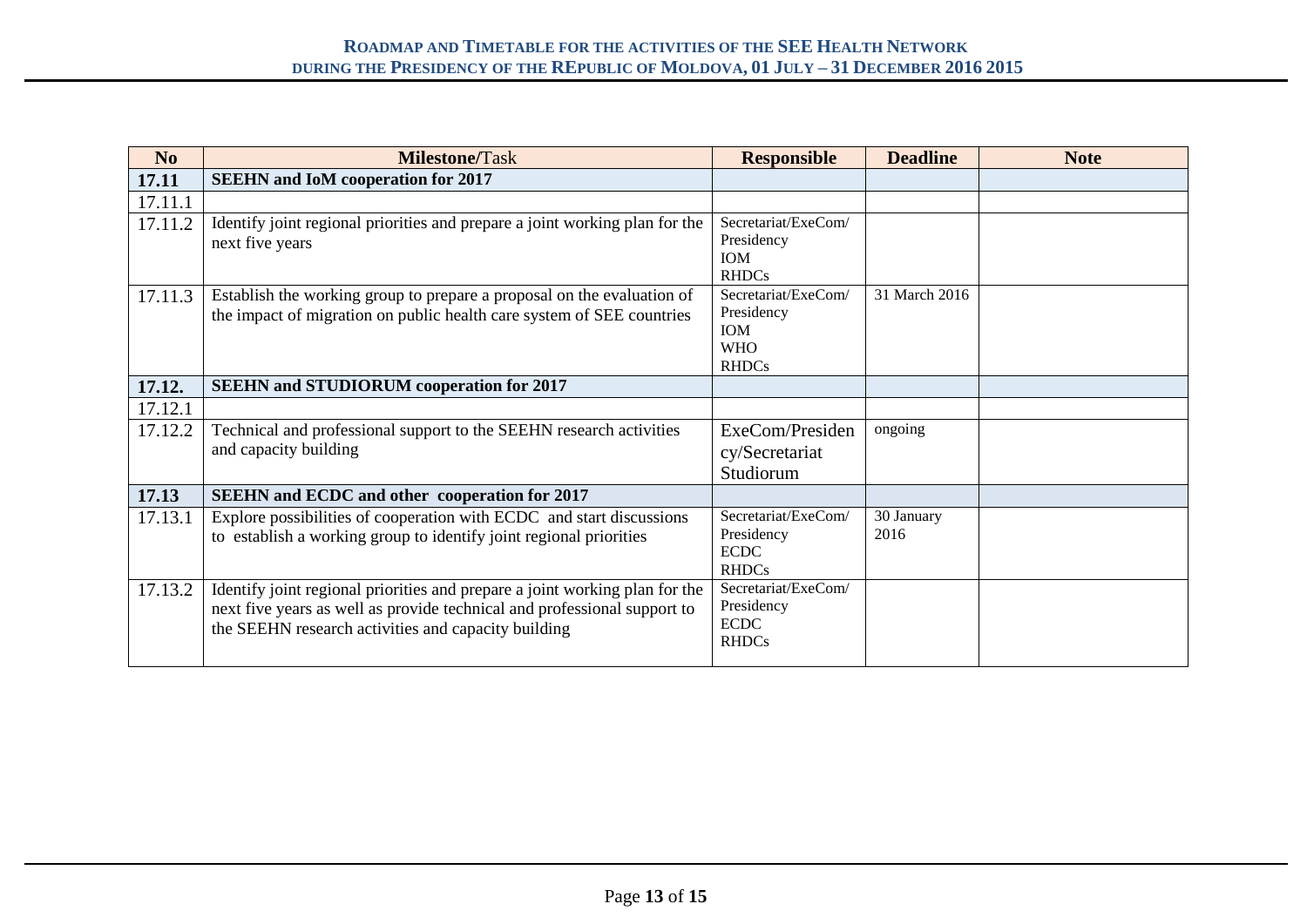| N <sub>0</sub>                                                             | <b>Milestone/Task</b>                                                                                                                            | <b>Responsible</b>                                          | <b>Deadline</b>                     | <b>Note</b> |  |  |  |  |  |  |
|----------------------------------------------------------------------------|--------------------------------------------------------------------------------------------------------------------------------------------------|-------------------------------------------------------------|-------------------------------------|-------------|--|--|--|--|--|--|
| <b>SECTION 5. OWN TECHNICAL ACTIVITIES OF THE SEE HEALTH NETWORK RHDCS</b> |                                                                                                                                                  |                                                             |                                     |             |  |  |  |  |  |  |
| 18.                                                                        | <b>SEE RHDC on CDS, SECIDS's activities</b>                                                                                                      |                                                             |                                     |             |  |  |  |  |  |  |
| 18.1.                                                                      | Mentoring program with American Public Health Laboratory<br>association to improve microbiology laboratory quality assurance<br>in SEE countries | <b>SECID</b><br>APHL, CDC<br>WHO Europe                     | Ongoing                             |             |  |  |  |  |  |  |
| 18.2.                                                                      | Building a regional collaboration on Viral Hepatitis Control<br>following recent WHO and Global Initiatives and Universal<br>Health coverage     | Presidency<br><b>SECID</b><br>Secretariat<br>Ex Com         | Ongoing<br>Meeting<br>December 2013 |             |  |  |  |  |  |  |
| 18.3.                                                                      | Establish a panel of policy makers and technical experts to<br>evaluate Universal Health Coverage in SEE countries                               | Presidency<br>Secretariat<br>Ex Com                         | 30 January 2016                     |             |  |  |  |  |  |  |
| 18.4.                                                                      | Feasibility study to develop a joint SEE alert and response<br>platform                                                                          | RCC<br><b>SECID</b><br>Secretariat                          | 31 July 2017                        |             |  |  |  |  |  |  |
| 18.5.                                                                      | Develop a joint proposal on joint SEE eemrgency, alert and<br>response platform                                                                  | Secretariat<br><b>SECIDS</b><br>Presidency<br>Ex Com, RHDCs | 30 November<br>2016                 |             |  |  |  |  |  |  |
| 19.                                                                        | <b>SEE RHDC on NCDs activities</b>                                                                                                               |                                                             |                                     |             |  |  |  |  |  |  |
| 19.1.                                                                      |                                                                                                                                                  |                                                             |                                     |             |  |  |  |  |  |  |
| 19.2.                                                                      |                                                                                                                                                  |                                                             |                                     |             |  |  |  |  |  |  |
| 19.3.                                                                      |                                                                                                                                                  |                                                             |                                     |             |  |  |  |  |  |  |
| 20.                                                                        | <b>SEE RHDC on MNH activities</b>                                                                                                                |                                                             |                                     |             |  |  |  |  |  |  |
| 20.1.                                                                      |                                                                                                                                                  |                                                             |                                     |             |  |  |  |  |  |  |
| $\overline{20.2}$ .                                                        |                                                                                                                                                  |                                                             |                                     |             |  |  |  |  |  |  |
| 20.3.                                                                      |                                                                                                                                                  |                                                             |                                     |             |  |  |  |  |  |  |
| $\overline{21}$ .                                                          | <b>SEE RHDC on PHS activities</b>                                                                                                                |                                                             |                                     |             |  |  |  |  |  |  |
| 21.1.                                                                      |                                                                                                                                                  |                                                             |                                     |             |  |  |  |  |  |  |
| 21.2.                                                                      |                                                                                                                                                  |                                                             |                                     |             |  |  |  |  |  |  |